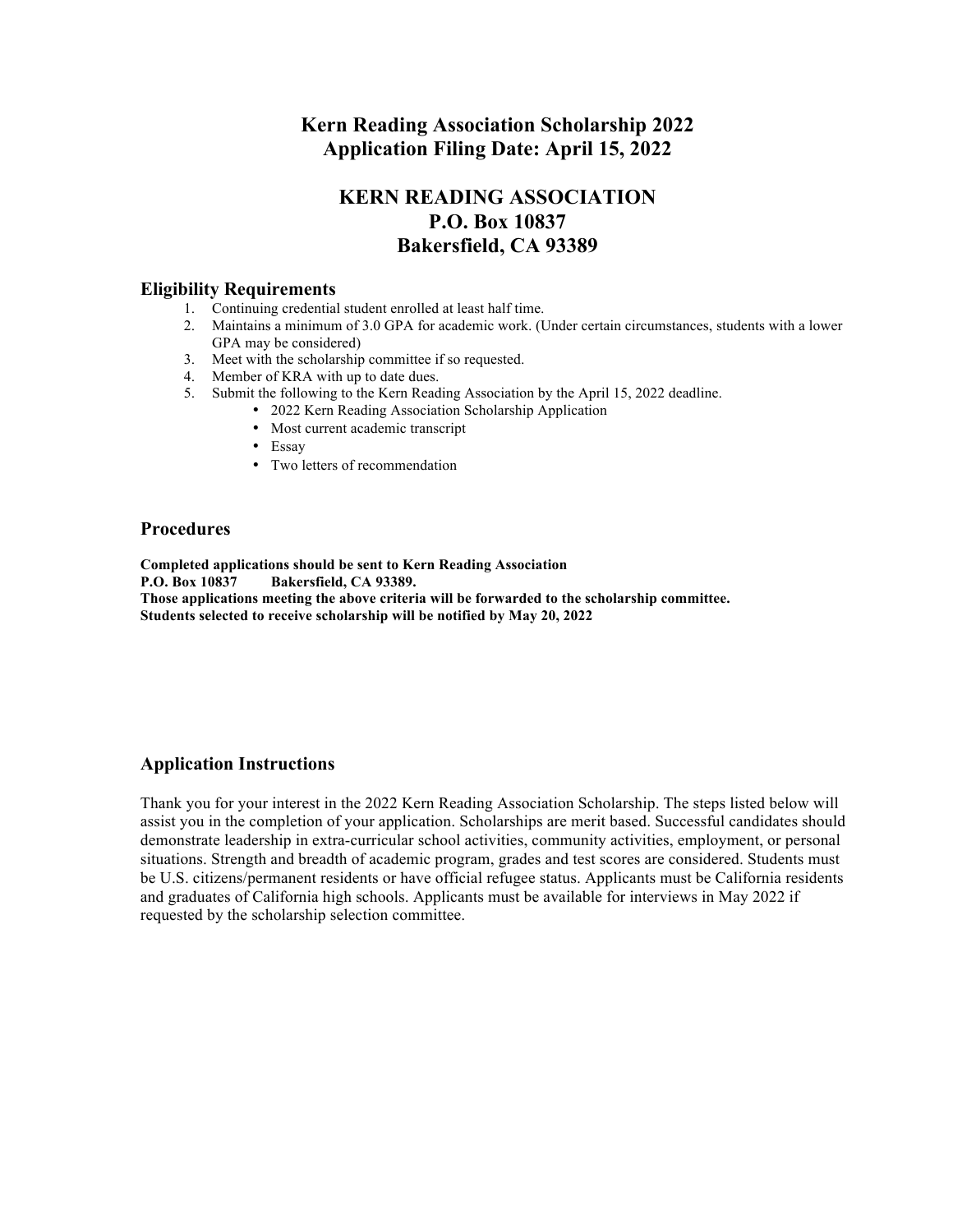## **Completing Your Application**

You may complete the application by hand or with word processing software. The KRA application consists of:

- Kern Reading Association Application
- Personal, academic and extracurricular information
- Essay based on the selection of one of three (3) essay topics

Attach any additional pages to the back of the scholarship application. Please keep a copy of your completed application for your records.

## **Two (2) Signed Letters of Recommendation**

Two (2) signed letters of recommendation are required. An educator must write at least one letter. Include both letters with your application materials. A person of your choice may write the second letter.

#### **Essay Instructions**

You will be assessed on your ability to answer the following questions. Please be thoughtful an answer the questions directly. Please attach your response to *one* essay question. Your answer should not exceed 350 words.

Please respond to one out of the following three questions and check which questions you are answering:

\_\_\_1. Reflecting on your personal experiences and/or circumstances, tell us something about yourself not already or sufficiently communicated in your application that distinguishes you as a potential scholarship candidate.

\_\_\_2. What do you believe are the three most challenging issues facing teachers today and what solutions would you offer to solve these issues?

\_\_\_3. Describe the three characteristics of leadership you value most, whether you believe you possess some or all these qualities, and describe an experience where you have developed and/or demonstrated these traits.

### **Submitting Your Application**

Submit the following application materials in **ONE ENVELOPE:**

- KRA Application (2 pages)
- Completed Essay
- Two (2) signed Letters of Recommendation, (at least one from an educator).
- Unofficial copy of COLLEGE OR UNIVERSITY transcript.

Applicants who are selected may be interviewed in May 2022. Applications missing any element listed above are considered incomplete and may not be forwarded to the scholarship screening committee. Completed applications must be received no later than **April 15, 2022.** Late applications will not be forwarded to the scholarship screening committee. Return completed applications to:

Kern Reading Association P.O. Box 10837 Bakersfield, CA 93389

For information contact: Kern Reading Association Member Brenda Russell @ silkyterrier2@att.net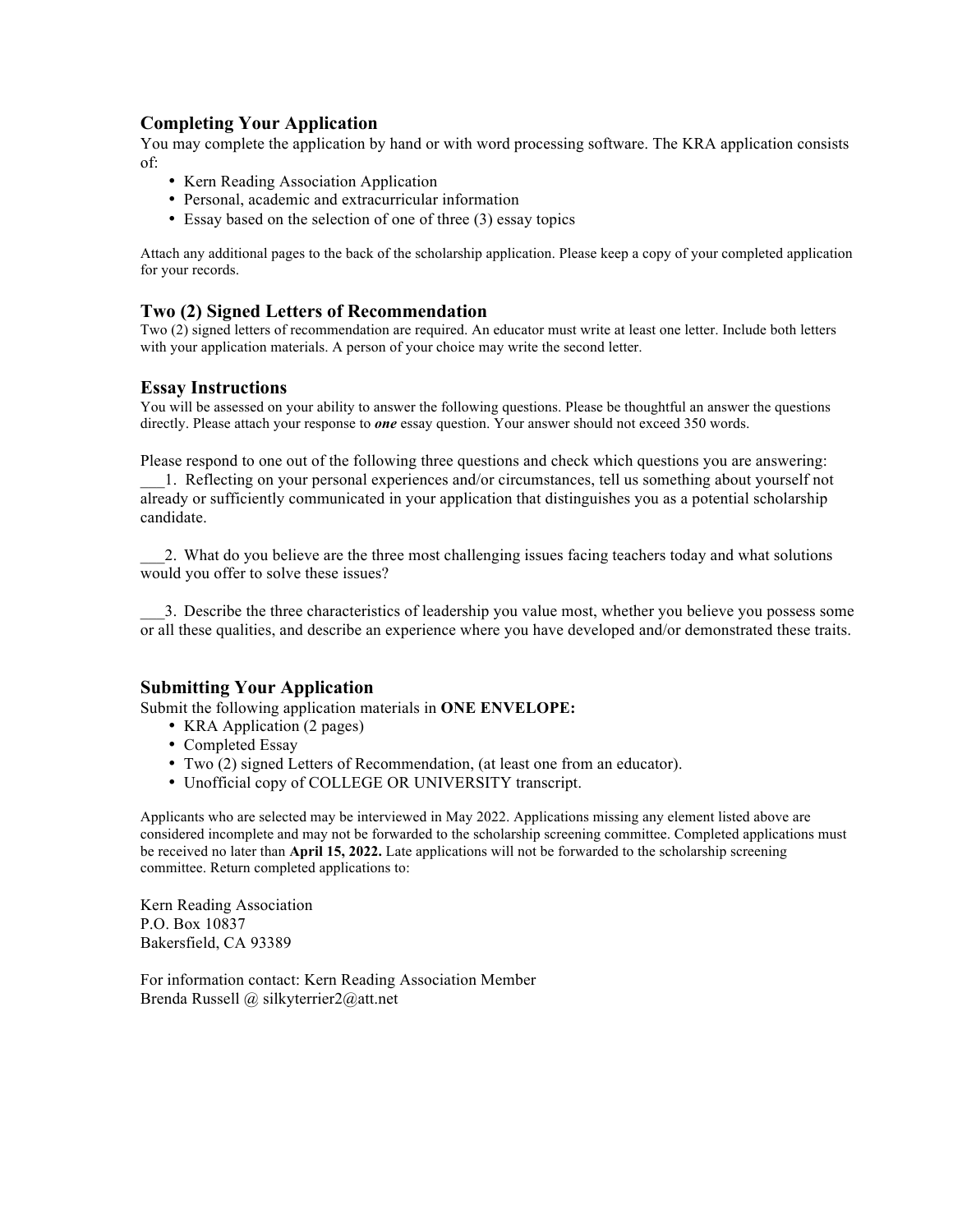## **KERN READING ASSOCIATION SCHOLARSHIP 2022**

## **APPLICATION**

# **PLEASE TYPE OR NEATLY PRINT ON APPLICATION**

| YEAR IN COLLEGE: ____________EXPECTED DATE OF GRADUATION: ______________________ |  |  |  |
|----------------------------------------------------------------------------------|--|--|--|
|                                                                                  |  |  |  |
|                                                                                  |  |  |  |
| NUMBER OF COLLEGE SEMESTERS COMPLETED THROUGH JANUARY 2022                       |  |  |  |
| NUMBER OF COLLEGE UNITS COMPLETED THROUGH JANUARY 2022                           |  |  |  |
| CURRENT GRADE POINT AVERAGE                                                      |  |  |  |

## **CERTIFICATION**

**IMPORTANT: Your signature below is required. Without your signature, your application is not complete.** I certify that the information provided in this application is true, complete and accurate and that all statements and essays are my own work. The Kern Reading Association Scholarship Award may be denied or revoked if any information is found to be incomplete or inaccurate. Should I receive an award, I give to the Kern Reading Association 1) to utilize my name and award amount in any publicity or marketing materials and 2) to release my name, address, phone number and email address to the individual donor or groups who fund my scholarship.

**\_\_\_\_\_\_\_\_\_\_\_\_\_\_\_\_\_\_\_\_\_\_\_\_\_\_\_\_\_\_\_\_\_\_\_\_\_\_\_\_\_\_\_\_\_\_\_\_\_\_\_\_\_\_\_\_\_\_\_\_\_\_\_\_\_\_\_\_\_\_\_\_\_\_\_\_\_\_\_\_\_\_\_\_\_\_\_\_\_\_\_\_\_\_\_\_\_\_\_\_\_\_**

**SIGNATURE OF APPLICANT (IN INK)** DATE OF APPLICATION